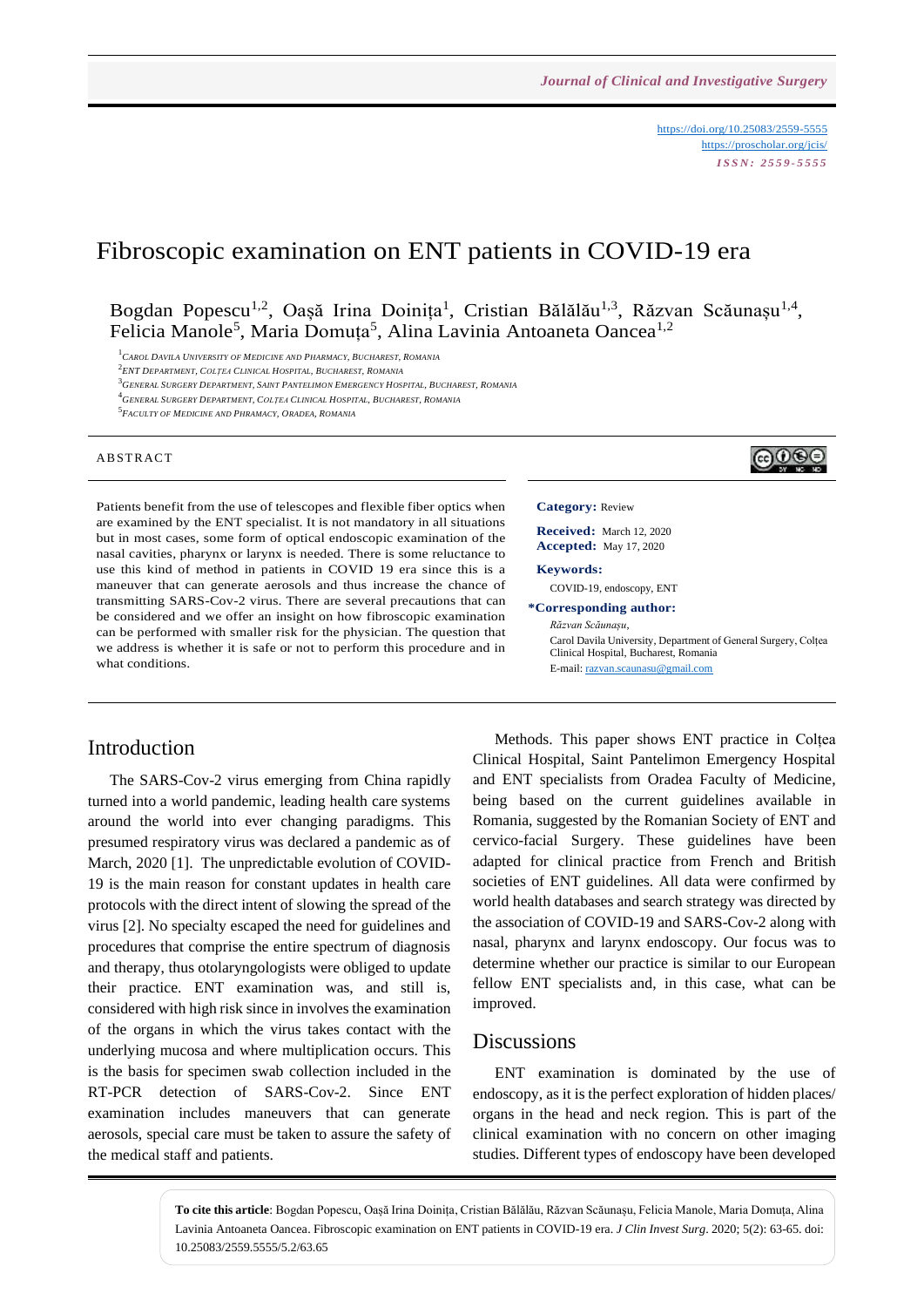from rigid to flexible endoscopy, with or without the possibility of making diagnosis via biopsy, digital subtraction images using filtered light for examining blood vessels located in the mucosa and submucosa such as narrow band imaging technique and also contact endoscopy [3]. It is safe to say ENT examination has less sensitivity and specificity in the absence of endoscopy. This is why endoscopy needed to remain in the good clinical practice of otolaryngologists, the lack of which would be considered as inadequate clinical investigation of the ear, nasal cavities, paranasal sinuses, pharynx and larynx [4].

Due to the direct investigation of the upper respiratory tract, ENT specialists are considered at high risk of exposure in terms of COVID 19 transmission. Direct visualization of the organs in the head and neck region is not directly harmful, still, maneuvers performed in this region increase the risk of sneezing, coughing and gagging by the patient. Endoscopy of the upper aero-digestive tract has the same risks of exposing ENT specialists to these consequences. Although endoscopy of the upper respiratory tract is not considered to generate aerosols, aerosolization might occur if the patient sneezes or coughs [5]. Not only the direct exposure to viral particles aerosolized during endoscopy are the issue but also the proximity of the physician performing the procedure and the possibility that viral particles may stay airborne for more than 3 hours [6].

#### *Indications*

Since telemedicine is a means of providing health care services, we implemented on-line platform for patients were non-contact medical opinion was formulated based on history and symptoms experienced by the patient. We found that most suitable for telemedicine are otologic problems since 65% of patients were successfully treated. Similar data were provided by Gilani et al. in a study concerning telemedicine in which they concluded that up to 80% of otologic pathology diagnosed and treated using telemedicine did not require further follow-up [7,8]. Still, this is not the case for patients with nasal, pharynx and larynx pathology for which medical appointments in the hospital were made. Unlike approaches like that used by Soldatova et al. we considered that clinical examination and endoscopy needed to be performed for patients with symptoms related to the pharynx, larynx and esophagus [9]. Not being able to differentiate symptoms that might hide oncology pathology we devised a protocol for endoscopic examination of suspect cases of malignancy  $[10]$ .

This raised the question "Is it safe to examine patients using endoscopy in COVID 19 era?". The answer is not at hand since there is the risk of viral transmission via aerosols generated by sneezing and coughing during endoscopy.

#### *Alternatives*

Some alternatives are possible for replacing endoscopy in patients with COVID 19 symptoms or for patients that are at risk. Clinical history of the disease and non-invasive assessment may be an alternative for the routine endoscopy. Tests like SinoNasal Outcome Test (SNOT-22), NOSE and VAS scores, acoustic rhinometry, blood tests and imaging studies are used to better assess specific symptoms, quantify nasal function and measure the quality of life. However, these tests are indirect measurements and prone to miss-interpretation but still an indicator for the need for surgery [11]. The best way to ensure proper patient sorting is to assess particular symptoms and their severity. We found that 45% of patients coming to the hospital for medical consult needed an upper aerodigestive tract endoscopy. This is in part due to the ENT oncology specific department and due to emergency cases.

#### *Procedure*

Prior to the clinical examination thorough screening is necessary for all patients. Thermal screening and filling a questionnaire concerning travel history, human contact and symptoms for COVID 19 are mandatory. Patients manifesting sneezing, cough, soreness of the throat, dysphagia or fever were tested with rapid tests for SARS-Cov-2 and endoscopy was performed in selected cases of seriously ill patients.

Preparation of the procedure included sanitation of hands, face mask for patients, full personnel protection equipment (PPE) for physicians (googles, FPP 2/3 face mask, cap, visor, gown, gloves, shoe covers), well aired rooms, bare minimum personnel and proper distancing [12,13]. Endoscopy was performed in all cases with video assistance instead of direct view. During the entire procedure the mouth of the patient was covered and we used nasal mesh to perform local anesthesia. No aerosolized sprays were use. All equipment was covered with disposable drapes and remaining surfaces were sanitized with 1% hypochlorite solution. All endoscopes were disinfected using standardized solutions provided by the manufacturer. Inspection of the oral cavity was performed in a timely fashion so that examination time was reduced to a minimum. Nasal cavity access for endoscopy seems to be the safest [14].

## Conclusions

Even if the pandemic is reaching a second peak this year, we need to provide medical services for all patients, with emphasis on emergency and oncology patients. However, patients' symptoms screening leads to selected cases which will benefit from endoscopy examination. Precautions should be considered when examining each patient in terms of both patients and medical staff. We only use high levels of PPEs and we recommend that all